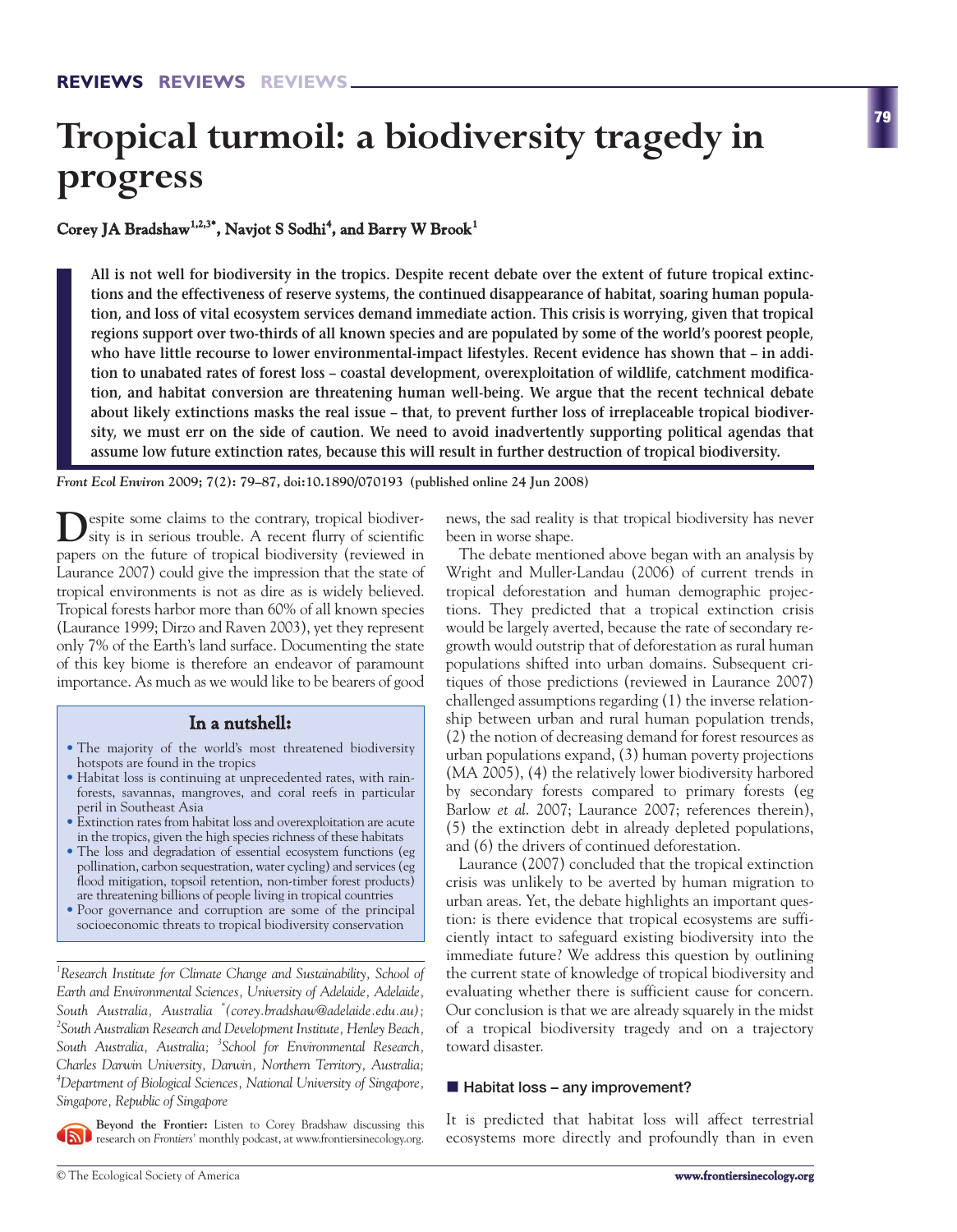some of the worst-case scenarios for climate change, invasive species, and overexploitation (Sala *et al*. 2000). Table 1 summarizes the available measurements of habitat loss for tropical rainforests, savannas, and mangroves. An average of 1.2% of total rainforest area is lost each year, equivalent to >15 million hectares per year, or an area greater than that of Bangladesh (Laurance 1999). Rates of deforestation are proportionally highest in Asia (where more than 40% of rainforests have already been lost; Wright 2005), followed by Central and South America and Africa (Table 1). These figures have been disputed as conservative, because they do not include catastrophic events such as extreme forest fires, and they may erroneously include plantations as native forest cover (Matthews 2001; Grainger 2008). Although the Asian estimates were recently revised downward, to 0.52% per year (Table 1), they still demonstrate that Asia has the highest proportional rate of rainforest loss (Table 1).

Have deforestation rates declined in recent years? Data from the United Nations Food and Agriculture Organization (FAO 2007) suggest that they have, especially for Latin America. However, rates continue to increase in tropical Asia (Matthews 2001). Hansen and DeFries (2004) reported recently that deforestation rates, as measured using satellite imagery, have accelerated by as much as 30% over the past decade. More recent work suggests that estimated rates of decline are suspect, due to differences in statistical design, questionable or varying data sources, and secondary growth (Grainger 2008). As mentioned previously, however, there is now evidence that secondary forests support less native biodiversity than do primary forests (Barlow *et al*. 2007). Regardless of the precision associated with particular estimates (Grainger 2008), the general consensus is that rates of tropical forest loss are higher now than ever before (Laurance 1999; Figure 1). Rainforests are not the only tropical habitats in peril; major losses of tropical savannas and mangroves have also been reported (Table 1).

## $\blacksquare$  Prioritization of conservation areas in the tropics

The finite economic and logistical resources available for conservation require optimizing the investment of funds to maximize biodiversity preservation. However, the method of allocation depends upon the priorities placed on different biodiversity values (Brooks *et al*. 2006). For instance, if the goal is to protect areas of high endemism that are under severe threat from habitat loss, concepts such as terrestrial biodiversity "hotspots" (Myers *et al*. 2000; BH in Figure 2) or BirdLife International's Endemic Bird Areas (Orme *et al*. 2005; EBA in Figure 2) are typically applied. Yet hotspots of species endemism, threat, and richness are not geographically congruent on a global scale (at least for some taxa; Orme *et al*. 2005), nor do they typically take latent risk into account (Cardillo *et al*. 2006), assess the implications of the loss of ecosystem services (Kareiva and Marvier 2007), or consider the optimal trade-off between dollars spent and number of endemic species conserved (Wilson *et al*. 2006). Conservation International's update of Myers' hotspots demonstrates the particular threat faced by tropical biodiversity, given that 20 of the 34 global hotpots are found in the tropics (www.biodiversityhotspots.org; BH in Figure 2). The lack of congruence among methods

| Table 1. A summary of the rates of terrestrial habitat loss occurring in tropical regions |                                                                                       |               |                                                    |  |  |  |
|-------------------------------------------------------------------------------------------|---------------------------------------------------------------------------------------|---------------|----------------------------------------------------|--|--|--|
| Region                                                                                    | Rate of loss or<br>degradation<br>(million ha yr <sup>-1</sup> [% yr <sup>-1</sup> ]) | Period        | Source                                             |  |  |  |
| <b>Rainforests</b>                                                                        |                                                                                       |               |                                                    |  |  |  |
| All tropical forests                                                                      | $15.4$ [1.2]                                                                          | 1980-1990     | Whitmore (1997); Laurance (1999)                   |  |  |  |
| South and Central America                                                                 | [0.75]                                                                                | 1980-1990     | Whitmore (1997); Laurance (1999)                   |  |  |  |
| Asia                                                                                      | $6$ [1.10]                                                                            | 1980-1990     | Whitmore (1997); Laurance (1999)                   |  |  |  |
| Africa                                                                                    | 5 [0.70]                                                                              | 1980-1990     | Whitmore (1997); Laurance (1999)                   |  |  |  |
| All tropical forests                                                                      | $5.8$ [0.52]                                                                          | $1990 - 1997$ | Achard et al. (2002)                               |  |  |  |
| South and Central America                                                                 | $2.5$ [0.38]                                                                          | 1990-1997     | Achard et al. (2002)                               |  |  |  |
| Southeast Asia                                                                            | $2.5$ [0.91]                                                                          | $1990 - 1997$ | Achard et al. (2002)                               |  |  |  |
| Africa                                                                                    | $0.85$ [0.43]                                                                         | $1990 - 1997$ | Achard et al. (2002)                               |  |  |  |
| Sumatra, Kalimantan, Sulawesi,                                                            |                                                                                       |               |                                                    |  |  |  |
| West Papua (Indonesia)                                                                    | 1.5                                                                                   | 1980-1999     | DeFries et al. (2002)                              |  |  |  |
| Tropical forest converted to agriculture                                                  | 3.1                                                                                   | 1990-1997     | Achard et al. (2002)                               |  |  |  |
| All native tropical forests                                                               | $[0.8]$                                                                               | 1990s         | Matthews (2001)                                    |  |  |  |
| <b>Savannas</b>                                                                           |                                                                                       |               |                                                    |  |  |  |
| Tanzania                                                                                  | $[5]$                                                                                 | 1990s         | Sinclair and Arcese (1995); Sinclair et al. (2002) |  |  |  |
| Brazilian cerrado                                                                         | $[1.5]$                                                                               | 1970-2005     | Klink and Machado (2005);                          |  |  |  |
| All savannas                                                                              | $[0.2]$                                                                               | 1950-1990     | MA (2005)                                          |  |  |  |
| <b>Mangroves</b>                                                                          |                                                                                       |               |                                                    |  |  |  |
| All mangroves                                                                             | $[2 - 8]$                                                                             | $1918 - 1993$ | Adeel and Pomeroy (2002)                           |  |  |  |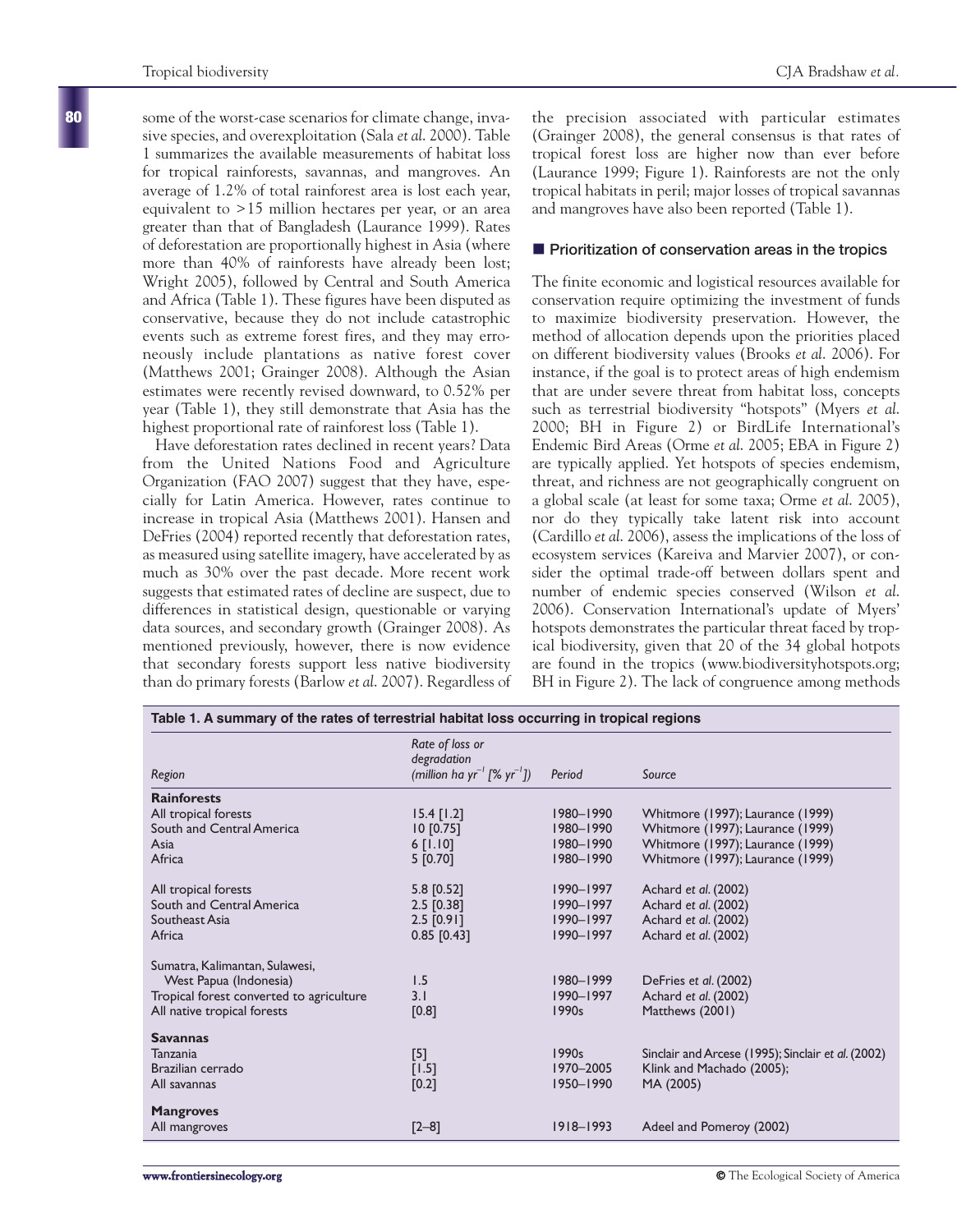also suggests that particular tropical refugia of high species richness, such as tropical uplands (Orme *et al*. 2005), may be sacrificed if decision makers are relying solely on measures of endemism to allocate resources. Nonetheless, the majority of prioritization methods indicate that the tropical realm contains many areas deserving of conservation priority (Figure 2).

#### **Extinction and overexploitation**

Given such extensive tropical habitat destruction, which species are being lost? Global extinction rates have soared over the past century, due predominantly to habitat destruction and burgeoning human populations (MA 2005). Human action is implicated in a 100- to 10 000-fold increase in the species extinction rate expected from gradual environmental change, newly established competitive interactions, and occasional chance catastrophes (Dirzo and Raven 2003; Brook *et al*. in press). Furthermore, extinctions of a large number of cryptic or poorly studied taxa (many tropical) may have gone unnoticed.

Pimm and Raven (2000) estimate that 10 000 to 10 million species now become extinct each decade; they predict that future deforestation alone may lead to the disappearance of 40% of the species in Myers' 25 hotspots. BirdLife International (2000) predicts that at least 13% of bird species across the globe may be extinct or consigned to extinction within 100 years, 99% of them due to deforestation and hunting. This modern crisis may eventually rival the scope of the five largest prehistoric extinction events. At the estimated yearly loss of 0.8% of forests globally, log-linear species–area curves have been used to predict that between 0.1 and 0.3% of tropical forest species – that is, 14 000 to 40 000 species – may be disappearing annually (Hughes *et al*. 2007).

It should be noted that, because they ignore a number of real-world feedbacks, both positive and negative, species–area curves do not necessarily provide realistic predictions of extinction rates. The regeneration of secondary forests may be rapid enough to equalize or overcome the rate of clearance of pristine habitat (Wright and Muller-Landau 2006). The preponderance of biases in species–area projections are, however, negative, due to the additional impact of climate change, invasive competitors and predators, acceleration of forest clearance driven by



For vertebrates, 31%, 12%, and 20% of known amphibian, bird, and mammal species, respectively, are currently threatened (IUCN 2007). Amphibian populations have undergone catastrophic declines worldwide, with some species driven to extinction and others facing the same prospect. The highest percentage of rapidly declining amphibian species occurs in Central and South America (Stuart *et al*. 2004). Indonesia, India, Brazil, and China are among the countries with the most threatened bird and mammal species (IUCN 2007). Plant species are also rapidly declining in Central and South America, Central and West Africa, and Southeast Asia (IUCN 2007).

The associated "bushmeat" crisis (overhunting of wildlife by humans for consumption; Figure 3) is now one of the gravest threats to tropical animal biodiversity. This is because deforestation also inevitably causes habitat fragmentation, which reduces dispersal, while logging trails increase access to forest interiors, thereby facilitating hunter access (Brook *et al*. in press). Poor governance and civilian access to advanced weapons also contribute to increasing mortality for many tropical species (Smith *et al*. **81**



*peninsular Malaysia from 1970 to 1990. In Thailand, the area covered by primary and secondary forest declined by more than 50% during this period. Map courtesy of P Rekacewicz, UNEP/GRID-Arendal, adapted from Antheaume* et al*. (1995); see http://maps.grida.no/go/graphic/disappearing-forests. (b) Forest loss (observed and projected) on the island of Sumatra, Indonesia, due to logging and conversion to agriculture. Map courtesy of WWF Indonesia. (c) Extent of deforestation in Borneo, from 1950–2005, with projections to 2020. Map courtesy of H Ahlenius, UNEP/GRID-Arendal and M Radday, WWF Germany. (d) Projected deforestation for New Guinea. Map courtesy of Papua New Guinea Resource Information System, PNG Forest Authority.*

*Figure 1. (a) Forest disappearance in Burma, Thailand, Laos, Cambodia, Vietnam, and*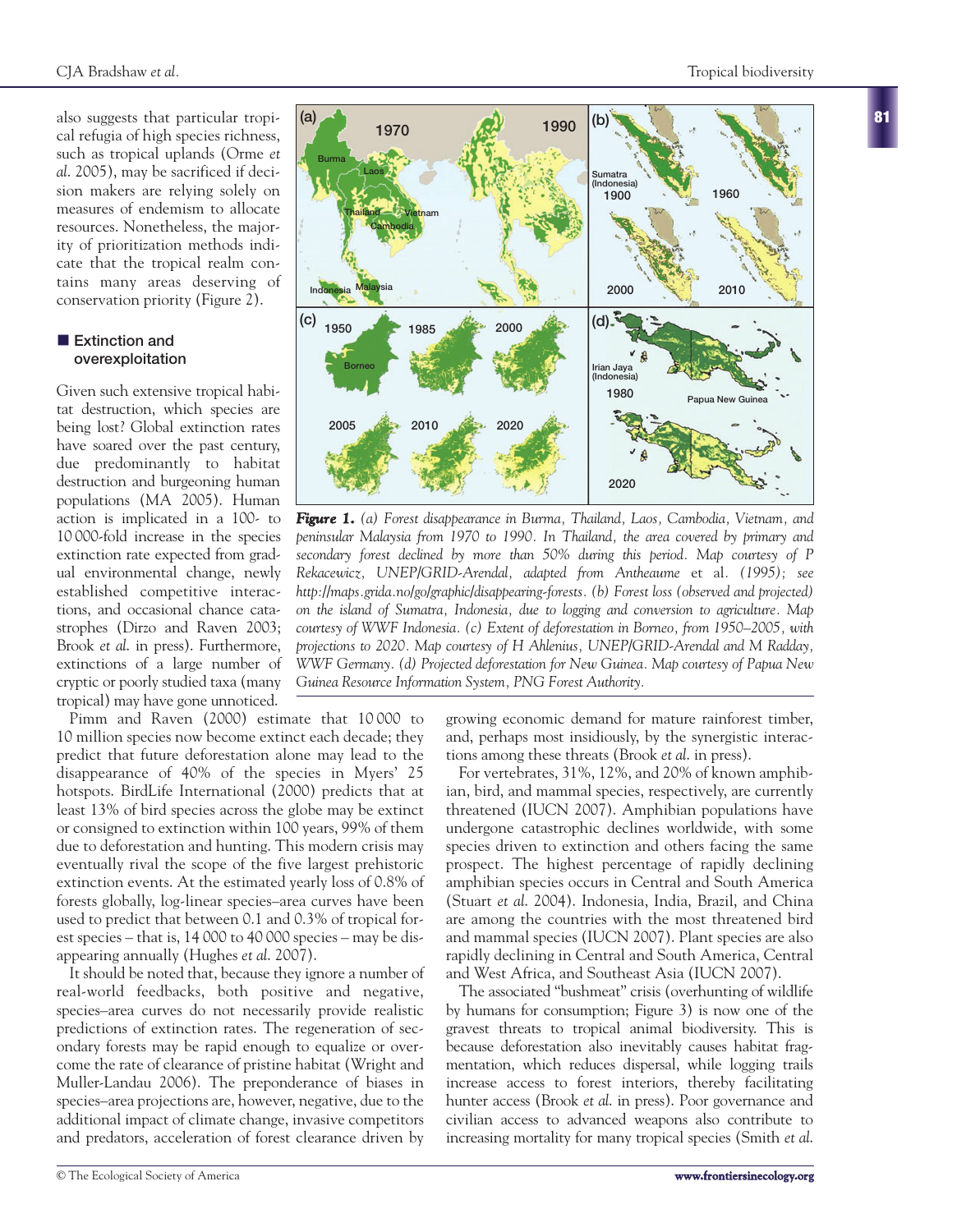**82**



*Figure 2. Global biodiversity conservation priority areas based on nine different methods of prioritization (see Brooks* et al*. [2006] for specific details): CE = crisis ecoregions; BH = biodiversity hotspots; EBA = endemic bird areas; CPD = centers of plant diversity; MC = megadiversity countries; G200 = global 200 ecoregions; HBWA = high-biodiversity wilderness areas; FF = frontier forests; LW = last of the wild. The highlighted band represents the tropics between the tropics of Cancer and Capricorn (23.5˚ north and south of the equator). Adapted from Brooks* et al*. (2006), with permission from AAAS.*

2003). Wildlife is extracted from tropical forests at approximately six times the sustainable rate (Table 2), with the overall biomass of vertebrate communities declining with increasing hunting pressure (Peres 2000). As such, the quantity (and, probably, the diversity) of animals hunted by humans is diminishing. Within the past 40 years, up to 12 large vertebrate species have been extirpated from Vietnam alone, due primarily to excessive hunting (Milner-Gulland and Bennett 2003). Human population expansion in the tropics will almost certainly lead to more wildlife hunting,

*Figure 3. An endemic Sulawesi wild pig (*Sus celebensis*) killed for local consumption as bushmeat.*

given the positive correlation between human density and total wildlife harvest (Robinson and Bennett 2004).

## $\blacksquare$  Invasive species

It is intuitive that habitat loss and overexploitation of species lead to higher extinction rates, yet there are other, more subtle pressures also altering tropical communities. Invasive, non-indigenous species, spread mainly through human agency, may affect biodiversity just as severely as

other high-profile threats, such as climate change (see Vitousek *et al*. [1996] and below). Invasive species can (1) cause extinctions of native biota, (2) alter abiotic environments, such as nutrient cycles and fire regimes, (3) become agricultural pests, and (4) harm humans or native species through the introduction or facilitation of virulent diseases. Of the 680 documented animal species extinctions, 20% were probably caused by invasive species (Clavero and García-Berthou 2005).

Of the world's 100 worst invasive species, 56 are found in the tropics (ISSG 2007). For example, the introduction of brown tree snakes (*Boiga irregularis*) to Guam (Figure 4) caused the loss of 12 of 18 native bird species and the decline of other vertebrates (Fritts and Rodda 1998), while the introduction to Hawai'i of the mosquito *Culex quinquefasciatus*, a vector of avian malaria

**C** Sekercioglu © C Sekercioglu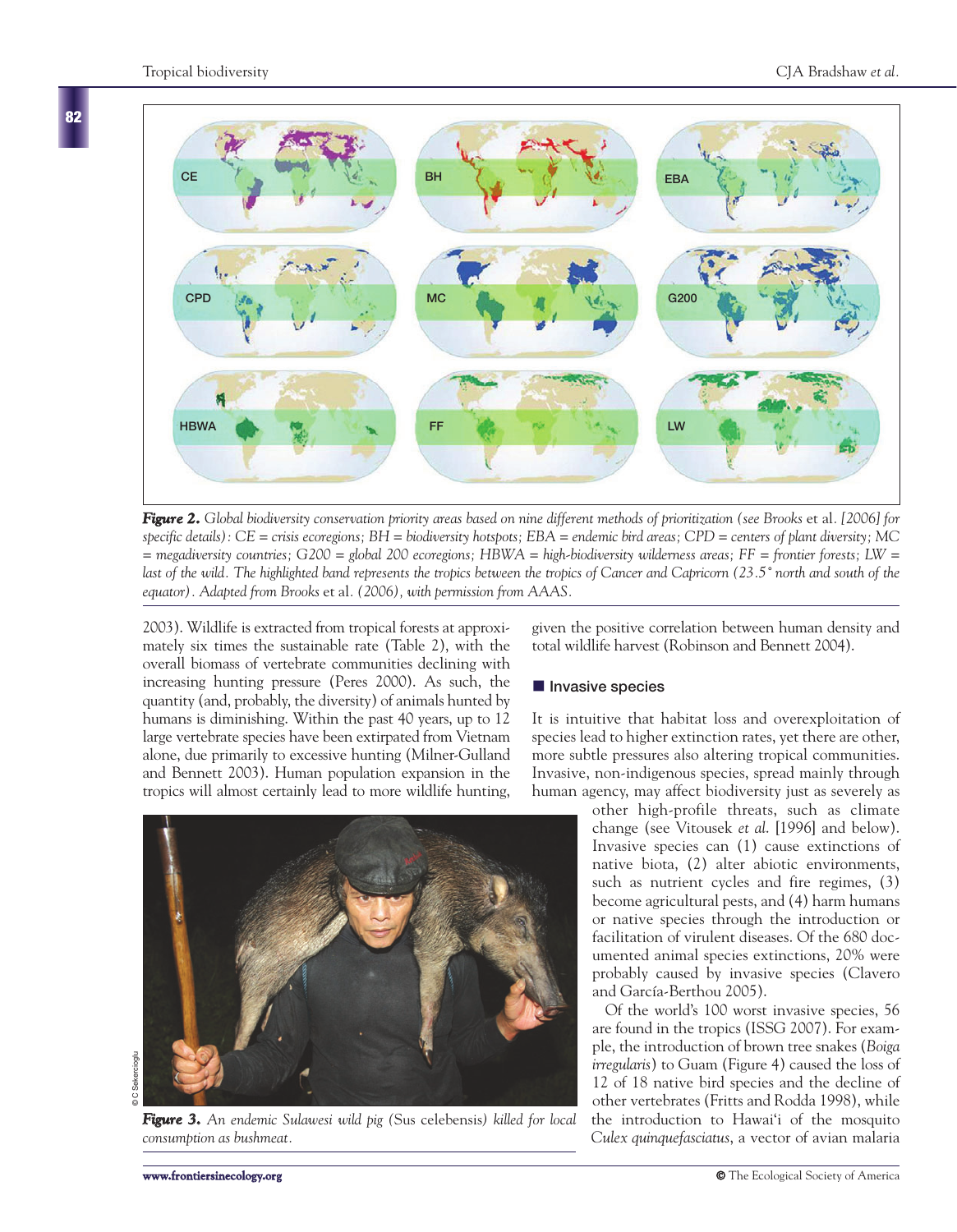| Millions of animals<br>shot annually | Equivalent weight of<br>megt consumed or<br>harvested (million $kg yr^{-1}$ ) | <b>Estimated total</b><br>biomass (million kg) | Region                             | Source                                |
|--------------------------------------|-------------------------------------------------------------------------------|------------------------------------------------|------------------------------------|---------------------------------------|
| 2.6                                  | 24                                                                            |                                                | Sarawak                            | Bennett et al. (2000); Bennett (2002) |
| $\vert . \vert$                      |                                                                               |                                                | Sabah                              | Bennett et al. (2000); Bennett (2002) |
|                                      | 48.8                                                                          | 58.0                                           | Central African Republic           | Fa et al. (2003)                      |
|                                      | 148                                                                           | 4160                                           | Amazon                             | Fa et al. (2002)                      |
|                                      | 12.9                                                                          | 18.9                                           | <b>Equatorial Guinea</b>           | Fa et al. (2003)                      |
|                                      | 49.1                                                                          | 252.8                                          | Gabon                              | Fa et al. (2003)                      |
|                                      | 189.2                                                                         | 237.1                                          | Republic of Congo                  | Fa et al. (2003)                      |
|                                      | 0.02                                                                          | $0.02^*$                                       | Peru $(314$ -km <sup>2</sup> area) | Alvard et al. (1997)                  |
| 23.5                                 |                                                                               |                                                | <b>Brazilian Amazon</b>            | Peres (2000)                          |
|                                      | <b>Notes:</b> $e^*$ = estimated maximum sustainable harvest                   |                                                |                                    |                                       |

(*Plasmodium relictum*; Figure 5d), has caused the decline and extinction of some 60 species of endemic forest bird (van Riper *et al*. 1986). Similarly, the introduction of the predatory Nile perch (*Lates nilotica*) caused one of the most devastating invasion-induced extinction events known: introduced into Lake Victoria in East Africa in the 1950s, Nile perch remained in low abundance for several decades, and then expanded rapidly in the 1980s, leading to the extinction of between 200 and 400 endemic cichlid species, as well as several other native fish species (Balirwa *et al*. 2003). It has been estimated that, at any given time, over 10 000 marine species are being transported between biogeographic regions in ships' ballast water (Carlton 1999). Ninety-one percent of approximately 400 marine species in Pearl Harbor, Hawai'i have been introduced from other areas (Coles *et al*. 1999).

**Table 2. Estimates of hunting rates and available biomass in the tropics** 

The impact of invasive plants includes displacement of native species and alteration of soil chemistry, fire regimes, and hydrology (Cronk and Fuller 1995). In Bangladesh, the exotic shrubs, grasses, and vines that are typical of open habitats can invade regenerating forest and replace recovering primary forest species, such as

dipterocarps (Islam *et al*. 2001). Similarly, previously logged sites in Madagascar have failed to recover their former native plant species diversity, owing to the dominance and persistence of invasive species (Brown and Gurevitch 2004).

## $\blacksquare$  Climate change

The physical evidence for recent climate change is overwhelming (IPCC 2007), and climate warming can affect species by (1) altering densities, (2) shifting ranges upward in elevation or poleward, (3) changing behavior, such as the phenology (seasonal timing of life-cycle events) of migration, breeding, and flowering, (4) changing morphology, such as body size, (5) altering physiological rates, such as maturation times, (6)

shifting genetic frequencies and reducing genetic diversity, and (7) acting synergistically to exacerbate other human impacts (IPCC 2007). Although large fluctuations in climate have occurred throughout Earth's history, the implications for current biodiversity are particularly bleak, due to the speed with which change is occurring and the fact that landscapes are already heavily modified (Brook *et al*. in press). Evidence for some of these effects in tropical areas is currently sparse, but many observations and predictions suggest that climate change impacts will be, directly and synergistically, some of the most pressing conservation issues facing tropical species over the coming centuries.

Species living at higher altitudes in the tropics are particularly vulnerable to disruption of specific microclimates and the warming-induced influx of competitive, parasitic, or predatory invasive species from lower elevations (see section below). Increases in atmospheric  $CO<sub>2</sub>$ are predicted to reduce cloud contact with high-elevation habitats and increase the rate of evapotranspiration in tropical montane forests, threatening the integrity of these unique ecosystems rich in endemic species (Still *et*



*Figure 4. Invasive species: brown tree snakes* (Boiga irregularis) *hand-captured in a single night on the island of Guam.*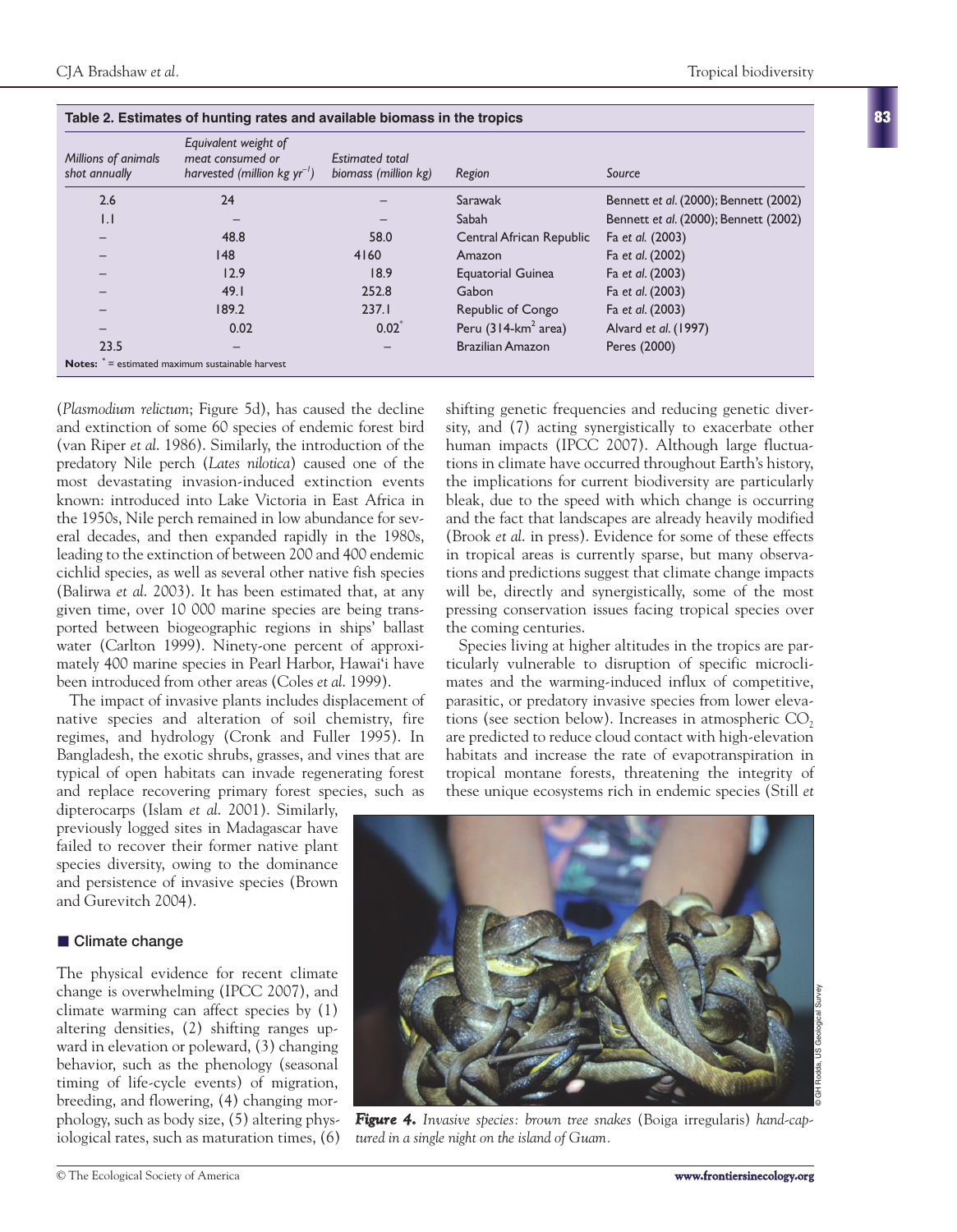

*Figure 5. Examples of tropical turmoil. (a) Deforestation due to logging, (b) the now-extinct golden toad (*Bufo periglenes*) of Costa Rica, (c) intense rice agriculture in Southeast Asia, (d)* Culex *mosquito, vector of avian malaria (*Plasmodium relictum*), attacking a Hawaiian apapne (*Himatione sanguine*), (e) bleached* Acropora millepora *coral in the Great Barrier Reef, Australia, and (f) devastating floods in Jakarta, Indonesia, linked to deforestation.*

*al*. 1999). Peh (2007) found that shifting elevational distributions may have occurred in 94 resident bird species of Southeast Asia, a large proportion of which were probably forced toward higher elevations in response to climate warming. In general, these shifts result in restricted and fragmented range areas, lower population sizes, and higher extinction risk (Pounds *et al*. 1999).

Global climate change has altered, and will continue to alter, tropical disease-vector distribution and pathogen virulence (Harvell *et al*. 2002), and may generate new pathogens, especially in plants. The most severe disease outbreaks are predicted to occur if climate change causes species that were formerly separated to overlap. In the highland forests of Monterverde (Costa Rica), 40% (ie 20 out of 50) of frog and toad species have disappeared following synchronous population crashes in 1987 (Pounds *et al*. 1999), with most collapses linked to warming of the local climate. Pounds *et al*. (1999) suggest that climate warming has resulted in a retreat of clouds and drying of mountain habitats, making amphibians more susceptible to fungi and parasites. Introduced avian malaria and pox (*Poxvirus avium*) in Hawai'i have caused declines in many endemic birds (Atkinson *et al*. 1995). The upward shift in mosquito distribution predicted from continued global warming will probably reduce the refuge habitat available to endemic birds, with serious implications for the persistence of some of the least adaptable species (Harvell *et al*. 2002). It has been predicted that a 2˚C rise in global temperatures will effectively wipe out all remaining diseasefree forested refugia in Hawai'i within the next century (Benning *et al*. 2002).

Coral bleaching – a warming-induced tolerance thresh-

old process by which the coral animal host expels its symbiotic algae (Figure 5e) – appears to have increased in frequency and magnitude over the past several decades (Reaser *et al*. 2000). The factors thought to be responsible for bleaching – primarily changing seawater temperatures, but also rising salinity, increased exposure to air due to tidal changes, increased sedimentation leading to reduced light penetration, and higher solar radiation – are all predicted to be enhanced under various climatechange scenarios (Fitt *et al*. 2001).

## $\blacksquare$  Loss of ecosystem function and services

That the loss of tropical biodiversity will continue to increase in severity over the coming decades is cause enough for concern – but what are the implications for humanity? The disruption of ecological processes may lead to cascading co-extinctions. For instance, many tropical trees produce large, lipid-rich fruits adapted for animal dispersal, so the demise of frugivores may have serious consequences for forest regeneration, even if the initial drivers of habitat loss and degradation are controlled (Sodhi *et al*. 2007). Essential ecosystem functions provided by forest invertebrates are also highly susceptible to the loss of species (Koh *et al*. 2004).

In addition to unabated rates of forest loss, coastal development, overfishing, and catchment modification, habitat conversion is proving to be directly damaging to human well-being. Plants and soil store between 460 and 575 billion metric tons of carbon and, after fossil-fuel consumption, human modification of vegetation and soils are the next major source of anthropogenically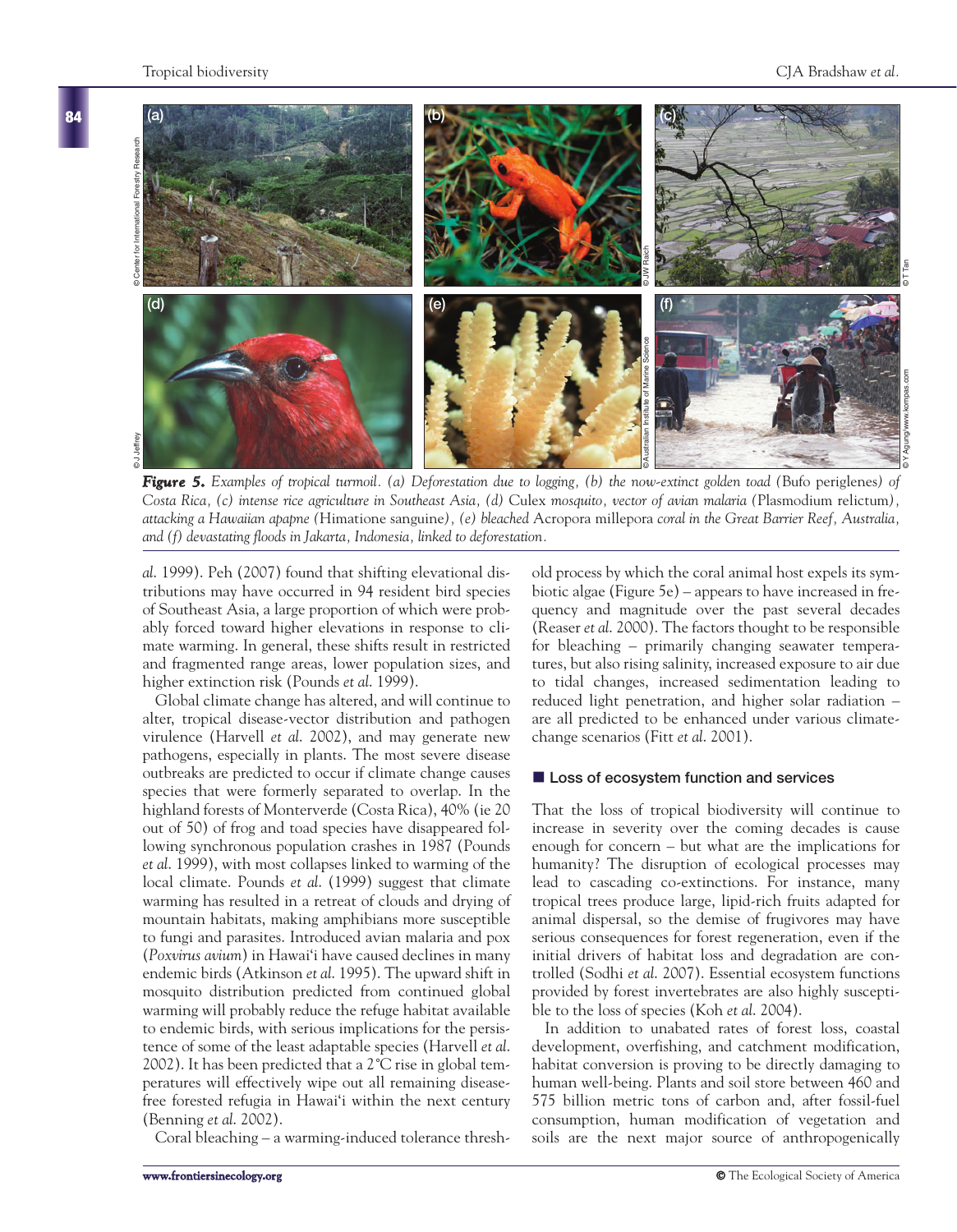derived carbon (Flint 1994). Tropical forest loss is currently responsible for 20% of current global emissions (IPCC 2007), and it is believed that deforestation in Southeast Asia alone releases approximately 465 million tons of carbon into the atmosphere annually (Phat *et al*. 2004), representing 29% of the total global carbon release due to deforestation.

Forests assist in regulating water flow to downstream areas. Thus, deforestation can alter the natural water flow of an area, resulting in either flood or drought episodes. Indeed, there is a clear relationship between native forest cover and the incidence and severity of floods in the developing world (Bradshaw *et al*. 2007; Figure 5f). Forest canopies reduce the force with which rainwater strikes the soil, thereby reducing erosion, and tree roots bind soil so that it is less likely to be washed away during flooding. Loss of topsoil due to deforestation can reduce rice output by 1.5 million tons per year, an amount that would feed up to 15 million people per year globally (Magrath and Arens 1989). Deforestation-driven siltation may also reduce the lifespan of dams, clog natural waterways, and impact offshore fisheries. Forest ecosystems are responsible for the regulation of about half of the world's water drainage systems, upon which roughly five billion people rely for water supplies (MA 2005). Tropical forests are a source of food, remedies, natural products, and construction materials for many local communities (Laurance 1999). At least 25% of medicines patented by Western pharmaceutical companies are derived from plants identified and prepared through traditional indigenous techniques (Sodhi *et al*. 2007). The destruction of rainforests can also facilitate the spread of human diseases, such as malaria and other arthropod-borne pathogens.

Deforestation clearly has ramifications beyond the direct effects of biomass removal and degradation. Almost all flowering plants in tropical rainforests are pollinated by animals, and an estimated one-third of the human diet in tropical countries is derived from insectpollinated plants (Crane and Walker 1983). The predicted loss of bird species (13% globally) by the year 2100 (BirdLife International 2000) will result in compromised seed dispersal and pollination. A decline of forestdwelling pollinators may impede plant reproduction not only in forests, but also in the neighboring agricultural areas (Sodhi *et al*. 2007). Many predators are important agents of biological control of pests in agricultural areas. It is estimated that natural predators, parasites, and pathogens of agricultural pests save humanity US\$54 billion annually (Naylor and Ehrlich 1997).

## **E** Conclusions and ways forward

The above evidence makes it patently clear that tropical systems are in turmoil, leading us to conclude that a tropical biodiversity crisis cannot be avoided. Moreover, due to substantial inter-regional and local differences, both in terms of the relative impact of different threatening

processes and the available economic and logistical capacity and willingness to conserve environmental assets, there can be no simple, overarching "solutions" to fix these problems (du Toit *et al*. 2004). Most tropical countries are developing nations, and so the available options are considerably constrained relative to developed nations (which have a poor environmental record anyway; MA 2005). Thus, because it seems inevitable that each region will be forced to deal with the most pressing issues as they arise, a multi-pronged conservation approach is needed to avert the worst outcomes.

Improvements in tropical logging practices and more stringent disincentives for illegal logging are the most immediate ways to conserve functional tropical forests. In addition, people are much more likely to protect their local natural systems if they believe that such conservation actions can benefit them directly, rather than intangibly. One way to achieve this is to demonstrate the key functional roles played by intact ecosystems in flood protection, sustainable food production, and delivery of clean water (Kareiva and Marvier 2007). Although controversial, direct monetary payments made in perpetuity, in which biodiversity is treated as a global market commodity or societal investment, have also been proposed (Nicholls 2005).

In our opinion, however, the greatest long-term improvements can be made in governance of tropical biodiversity resources. Political corruption is rife in many tropical countries (Sodhi *et al*. 2007), and this has been correlated with poor biodiversity conservation outcomes, as corruption reduces effective funding and overlooks illicit overexploitation of forests, wildlife, fisheries, and other natural resources (Smith *et al*. 2003). Soares-Filho *et al*. (2006) showed that the establishment of good governance (ie implementation of all environmental legislation) by 2050 could eliminate deforestation from protected areas in the Amazon, and reduce it by 35% in unprotected forests. Good governance will only come from strong multilateral policy and concomitant socioeconomic and administrative aid. This is feasible if a large proportion of funds come from carbon-offset programs under an international emissions trading scheme, operating within the UN Framework Convention on Climate Change (http://unfccc.int). Richer nations can also assist developing countries directly through the training of resource managers and bureaucrats. The development of stronger collaborations among national, regional, and international groups is a positive step toward maximizing the persistence of good environmental governance. Perverse subsidies, which have adverse effects on the environment as well as society, must be removed (MA 2005).

The multiple anthropogenic pressures now impinging upon tropical biodiversity threaten ecosystem function and the essential services provided by ecosystems to humanity (Sodhi *et al*. 2007). There is currently little reason to be optimistic about the fate of tropical biodiversity. Indeed, we argue that the recent debate over predicted extinction rates masks the real issue – the precautionary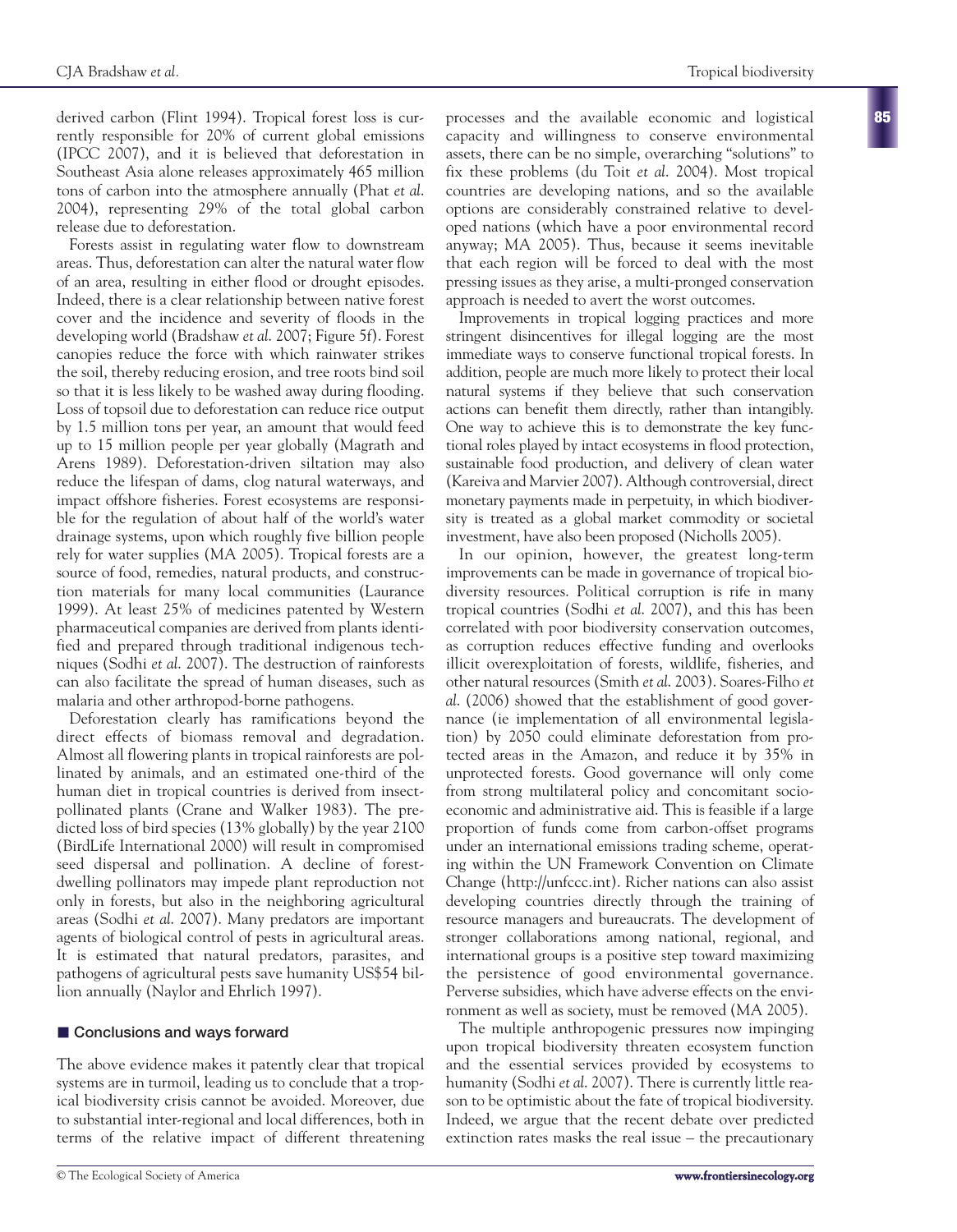principle demands that we err on the side of caution (Laurance 2007) to avoid inadvertently supporting political agendas based on unjustified optimism, which could result in further destruction of biodiversity values. We must not accept the belief that all is well in the tropics, or that the situation will improve with economic development, nor use this as an excuse for inaction on the vexing conservation challenges of this century.

## $\blacksquare$  Acknowledgements

This project was funded by the National University of Singapore (R-154-000-264-112) and Charles Darwin University. We thank D Bickford, B Campbell, R Chazdon, R Corlett, T Cunningham, R Dunn, T Flannery, L Koh, M Lim, K Peh, M Meekan, MR Posa, C Sekercioglu, H Tan, and K Wertz for comments, contributions, and assistance. Many thanks to Y Agung, the Australian Institute of Marine Science, the Center for International Forestry Research, J Jeffrey, JW Raich, GH Rodda, and C Sekercioglu for providing photos.

## $\blacksquare$  References

- Adeel Z and Pomeroy R. 2002. Assessment and management of mangrove ecosystems in developing countries. *Trees* **16**: 235–38.
- Alvard MS, Robinson JG, Redford KH, *et al*. 1997. The sustainability of subsistence hunting in the Neotropics. *Conserv Biol* **11**: 977–82.
- Achard F, Eva HD, Stibig H-J, *et al*. 2002. Determination of deforestation rates of the world's humid tropical forests. *Science* **297**: 999–1002.
- Antheaume B, Bonnemaison J, Bruneau M, *et al*. 1995. Géographie universelle. Asie du Sud-Est, Océanie. Paris, France: Hachette.
- Atkinson CT, Woods KL, Dusek RJ, *et al*. 1995. Wildlife disease and conservation in Hawaii: pathogenicity of avian malaria (*Plasmodium relictum*) in experimentally infected iiwi (*Vestiaria coccinea*). *Parasitology* **111**: S59–S69.
- Balirwa JS, Chapman CA, Chapman LG, *et al*. 2003. Biodiversity and fishery sustainability in the Lake Victoria basin: an unexpected marriage? *BioScience* **53**: 703–15.
- Barlow J, Gardner TA, Araujo IS, *et al*. 2007. Quantifying the biodiversity value of tropical primary, secondary and plantation forests. *P Natl Acad Sci USA* **104**: 18555–60.
- Bennett EL. 2002. Is there a link between wild meat and food security? *Conserv Biol* **16**: 590–92.
- Bennett EL, Nyaoi AJ, and Sompud J. 2000. Saving Borneo's bacon: the sustainability of hunting in Sarawak and Sabah. In: Robinson JG and Bennett EL (Eds). Hunting for sustainability in tropical forests. New York, NY: Columbia University Press.
- Benning TL, LaPointe D, Atkinson CT, and Vitousek PM. 2002. Interactions of climate change with biological invasions and land use in the Hawaiian Islands: modeling the fate of endemic birds using a geographic information system. *P Natl Acad Sci USA* **99**: 14246–49.
- BirdLife International. 2000. Threatened birds of the world. Barcelona, Spain and Cambridge, UK: Lynx Edicions and BirdLife International.
- Bradshaw CJA, Sodhi NS, Peh KSH, and Brook BW. 2007. Global evidence that deforestation amplifies flood risk and severity in the developing world. *Glob Change Biol* **13**: 2379–95.
- Brook BW, Sodhi NS, and Bradshaw CJA. Synergies among extinction drivers under global change. *Trends Ecol Evol*. In press.
- Brooks TM, Mittermeier RA, da Fonseca GAB, *et al*. 2006. Global biodiversity conservation priorities. *Science* **313**: 58–61.
- Brown KA and Gurevitch J. 2004. Long-term impacts of logging on forest diversity in Madagascar. *P Natl Acad Sci USA* **101**: 6045–49.
- Cardillo M, Mace GM, Gittleman JL, and Purvis A. 2006. Latent extinction risk and the future battlegrounds of mammal conservation. *P Natl Acad Sci USA* **103**: 4157–61.
- Carlton JT. 1999. The scale and ecological consequences of biological invasions in the world's oceans. In: Sandlund OT, Schei PJ, and Viken A (Eds). Invasive species and biodiversity management. Dordrecht, Netherlands: Kluwer Academic Publishers.
- Clavero M and García-Berthou E. 2005. Invasive species are a leading cause of animal extinctions. *Trends Ecol Evol* **20**: 110.
- Coles SL, DeFelice RC, Eldridge LC, and Carlton JT. 1999. Historical and recent introductions of non-indigenous marine species into Pearl Harbor, Oahu, Hawaiian Islands. *Mar Biol* **135**: 147–58.
- Crane E and Walker P. 1983. The impact of pest management on bees and pollination. London, UK: Tropical Development and Research Institute.
- Cronk QCB and Fuller J. 1995. Plant invaders: the threat to natural ecosystems. London, UK: Chapman & Hall and World Wide Fund for Nature.
- DeFries RS, Houghton RA, Hansen MC, *et al*. 2002. Carbon emissions from tropical deforestation and regrowth based on satellite observations for the 1980s and 1990s. *P Natl Acad Sci USA* **99**: 14256–61.
- Dirzo R and Raven PH. 2003. Global state of biodiversity and loss. *Annu Rev Environ Resour* **28**: 137–67.
- du Toit JT, Walker BH, and Campbell BM. 2004. Conserving tropical nature: current challenges for ecologists. *Trends Ecol Evol* **19**: 12–17.
- Fa JE, Peres CA, and Meeuwig J. 2002. Bushmeat exploitation in tropical forests: an intercontinental comparison. *Conserv Biol* **16**: 232–37.
- Fa JE, Currie D, and Meeuwig J. 2003. Bushmeat and food security in the Congo Basin: linkages between wildlife and people's future. *Environ Conserv* **30**: 71–78.
- FAO (United Nations Food and Agriculture Organisation). 2007. State of the world's forests 2007. Rome, Italy: Food and Agriculture Organisation of the United Nations.
- Fitt WK, Brown BE, Warner ME, and Dunne RP. 2001. Coral bleaching: interpretation of thermal tolerance limits and thermal thresholds in tropical corals. *Coral Reefs* **20**: 51–65.
- Flint EP. 1994. Changes in land use in South and Southeast Asia from 1880 to 1980: a data base prepared as part of a coordinated research program on carbon fluxes in the tropics. *Chemosphere* **29**: 1015–62.
- Fritts TH and Rodda GH. 1998. The role of introduced species in the degradation of island ecosystems: a case history of Guam. *Annu Rev Ecol Syst* **29**: 113–40.
- Grainger A. 2008. Difficulties in tracking the long-term global trend in tropical forest area. *P Natl Acad Sci USA* **105**: 818–23.
- Hansen MC and DeFries R. 2004. Detecting long-term global forest change using continuous fields of tree-cover maps from 8 km advanced very high resolution radiometer (AVHRR) data for the years 1982–99. *Ecosystems* **7**: 695–716.
- Harvell CD, Mitchell CE, Ward JR, *et al*. 2002. Climate warming and disease risks for terrestrial and marine biota. *Science* **296**: 2158–62.
- Hughes AR, Byrnes JE, Kirnbro DL, and Stachowicz JJ. 2007. Reciprocal relationships and potential feedbacks between biodiversity and disturbance. *Ecol Lett* **10**: 849–64.
- Islam KR, Ahmed MR, Bhuiyan MK, and Badruddin A. 2001. Deforestation effects on vegetative regeneration and soil quality in tropical semi-evergreen degraded and protected forests of Bangladesh. *Land Degrad Dev* **12**: 45–56.